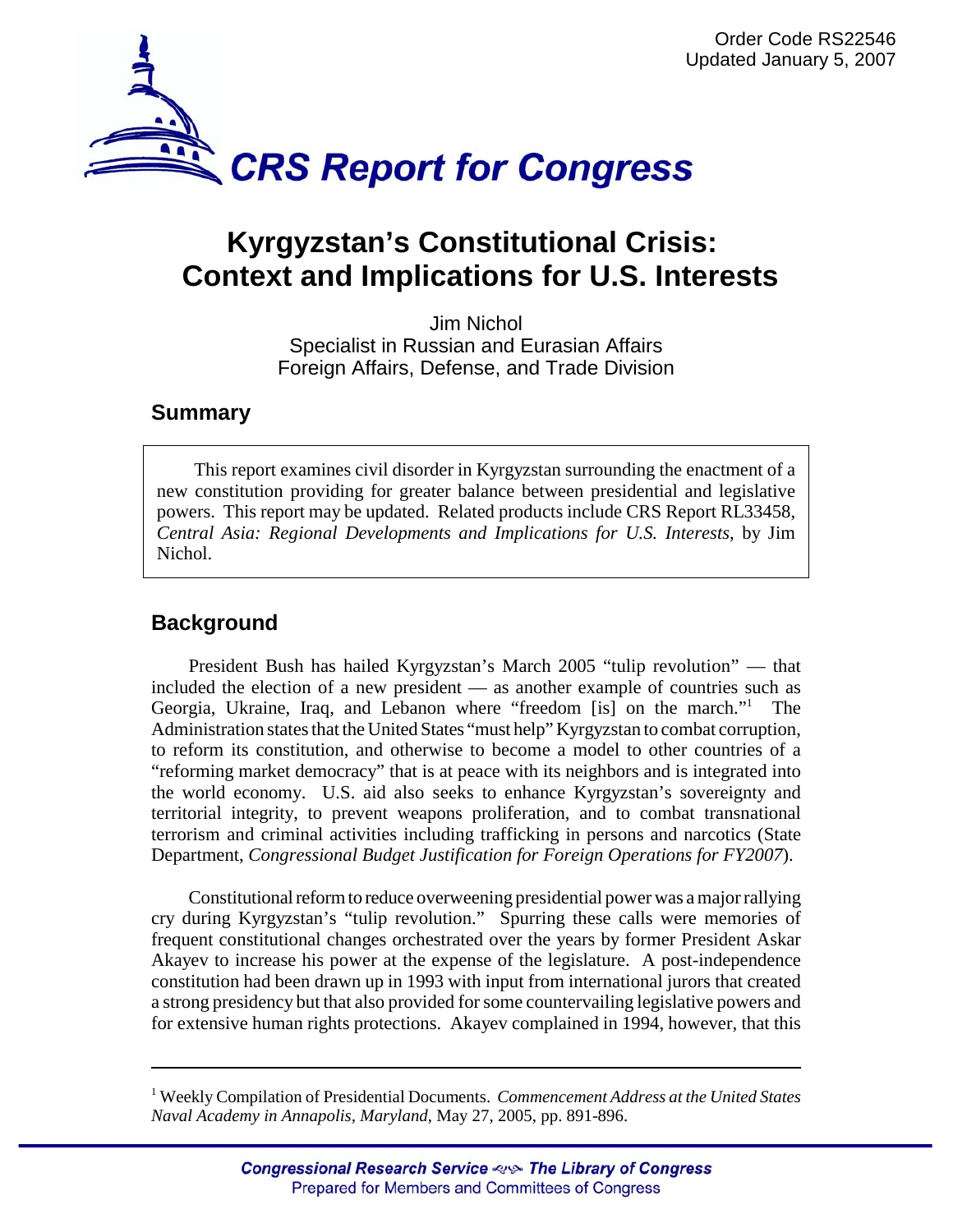constitution was too "idealistic" since the Kyrgyz "people are not prepared for democracy" and said that a "transitional period" was needed. He decreed referendums in 1994, 1996, 1998, and 2003 that whittled away legislative power. Despite these successive restrictions, the legislature at times asserted itself in law-making and oversight.

Many people both inside and outside Kyrgyzstan were hopeful that a legislative election scheduled for February 2005 might mark progress in democratization. Observers from the Organization for Security and Cooperation in Europe (OSCE) who monitored the race concluded, however, that serious irregularities had taken place. After the vote, protests began in southern Kyrgyzstan and spread throughout the country in March in the wake of what many citizens regarded as a fraudulent second round of voting (in districts where the earlier vote was inconclusive), and President Akayev fled the country. Kurmanbek Bakiyev, a party leader active in the protests, was named acting president and won a presidential election in July 2005 that the OSCE praised as "generally respecting ... fundamental civil and political rights." Virtually all of the legislators elected in February-March retained their seats, purportedly because Bakiyev feared that new elections might exacerbate political instability.

Deliberations over a new constitution proved highly contentious, with Bakiyev seeking to protect numerous presidential powers that many legislators and others wanted to curtail. Facing rising criticism against this stance, Bakiyev in March 2006 appointed one of the critical legislators, Azimbek Beknazarov, to head up a working group to draft three alternative constitutions: one with strong presidential powers; one with strong legislative powers; and one with a mixed system. In September 2006, these drafts were released for public discussion. Frustrated by what they viewed as dilatory tactics by Bakiyev, many parties and non-governmental organizations (NGOs) formed a "For Reforms" bloc in January 2006 to press for constitutional and other reforms. It sponsored large rallies in April and May to demand that Bakiyev agree by September 2006 on a new constitution limiting his powers. After this deadline passed, "For Reforms" announced that new protests would be held.

#### **Recent Developments**

Thousands of supporters of "For Reforms" and others launched daily rallies outside the Kyrgyz legislature and presidential buildings on November 2, 2006. Demands included that President Bakiyev and Prime Minister Feliks Kulov resign if they did not quickly accede to constitutional reforms to create a more balanced separation of powers. On November 6, Bakiyev submitted a draft constitution to the legislature that retained substantial presidential authority, but the "For Reforms" members of the legislature vowed to enact their own version. Bakiyev and Kulov publically denounced this as a "coup attempt." Later on November 7, demonstrators outside the legislature supporting Bakiyev violently clashed with critics of Bakiyev, resulting in some injuries. This violence was denounced by both Bakiyev and the "For Reforms" legislators, and they formed a small team to quickly work out a compromise draft. Late on November 8, the legislature approved this draft, and it was signed by Bakiyev the next day.

Among the innovations, the November 2006 constitution established a mixed voting system for a new legislature to be elected in 2010, with one-half of the members elected by party lists and one-half in single-member constituencies. The legislature would be increased from 75 to 90 seats, and the body would have more influence over budget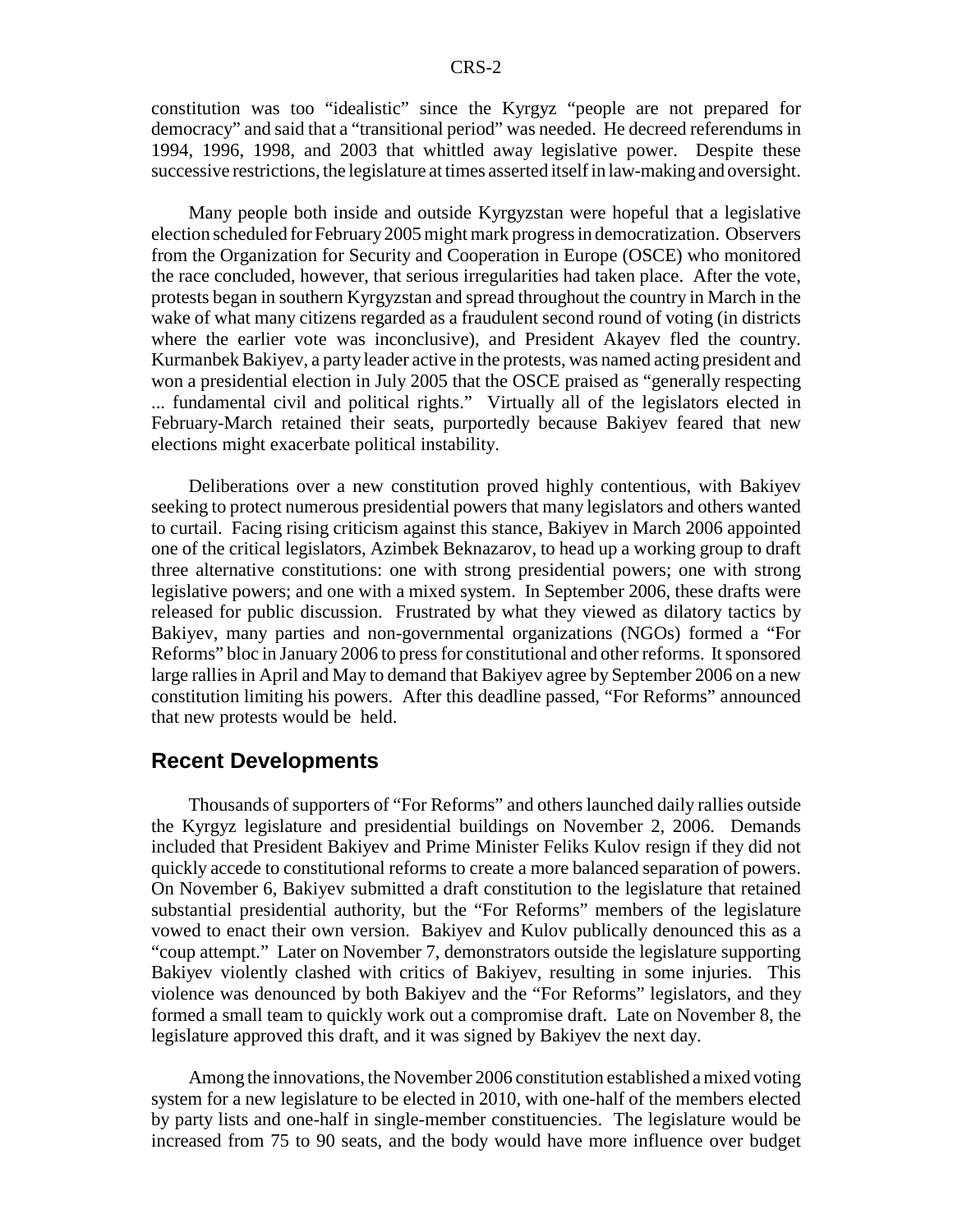legislation. The main party winning seats in the legislature would nominate the prime minister and cabinet. The president would appoint the head of the Central Bank, the Central Election Commission, and the prosecutor-general only after parliament's approval. The National Security Service (NSS) would be placed under the purview of the prime minister rather than, as is presently the case, under the personal control of the president.

Some critics warned that the agreement by the two sides that the sitting legislature and government would be retained until 2010 created great uncertainty about how constitutional laws would apply in the interim period. New strife between the two sides was assured, these critics argued.<sup>2</sup> Appearing to bear out this prediction, a battle developed in December 2006 when Bakiyev and Kulov accused the legislature of being tardy in approving a 2007 budget and passing laws on privatization, political parties, and the election code. According to some reports, Bakiyev and Kulov decided that if the ministerial government resigned, legal uncertainties surrounding how a new government would be formed might convince the legislature to disband and hold elections. Kulov announced the government's resignation on December 19, but most legislators balked at dissolution. Following a veiled threat by Bakiyev on December 30, 2006, that he would dissolve the legislature, it agreed to his ultimatum to enact another constitution that restores his power to appoint the prime minister, ministers, and regional governors, and to directly oversee the NSS during the transition period up to 2010. In return, Bakiyev dropped (or postponed) his demand for new legislative elections. This December 2006 constitution (which Bakiyev states he soon will sign) reportedly retains most of the innovations of the November version, except for the provisions on executive power.

## **Implications for Kyrgyzstan**

According to some observers, the contention over political power-sharing between the legislature and the executive branch may well continue despite the enactment of the December 2006 constitution. They argue that more careful drafting of constitutional provisions and implementing laws might have eased some of this wrangling, including by competing regional and clan interests. Perhaps troubling, the maneuvering that resulted in Kulov stepping down as prime minister could exacerbate regional and clan tensions. If Bakiyev does not re-appoint Kulov or make other concessions to the northern interests that support Kulov, the balance between these interests and southern interests that support Bakiyev may be broken.<sup>3</sup>

While "For Reforms" and other Bakiyev opponents appeared to gain influence with the enactment of the November 2006 constitution, they appeared to lose influence when they boycotted the December 30 legislative session that restored some of Bakiyev's powers. If the legislature becomes more cooperative, it might support Kyrgyzstan's participation in debt relief offered by the International Monetary Fund and World Bank (the Heavily Indebted Poor Countries Initiative), as advocated by Bakiyev and Kulov. "For Reforms" supporters and others have raised concerns about Bakiyev's commitment to democratization, such as his praise for a Russian-style "vertical of power from the

<sup>2</sup> Daniel Sershen, Conflict over Constitution Continues, *Eurasia Insight*, Dec. 22, 2006.

<sup>3</sup> Constitution Brings Respite from Crises, *Oxford Analytica*, Nov. 22 2006.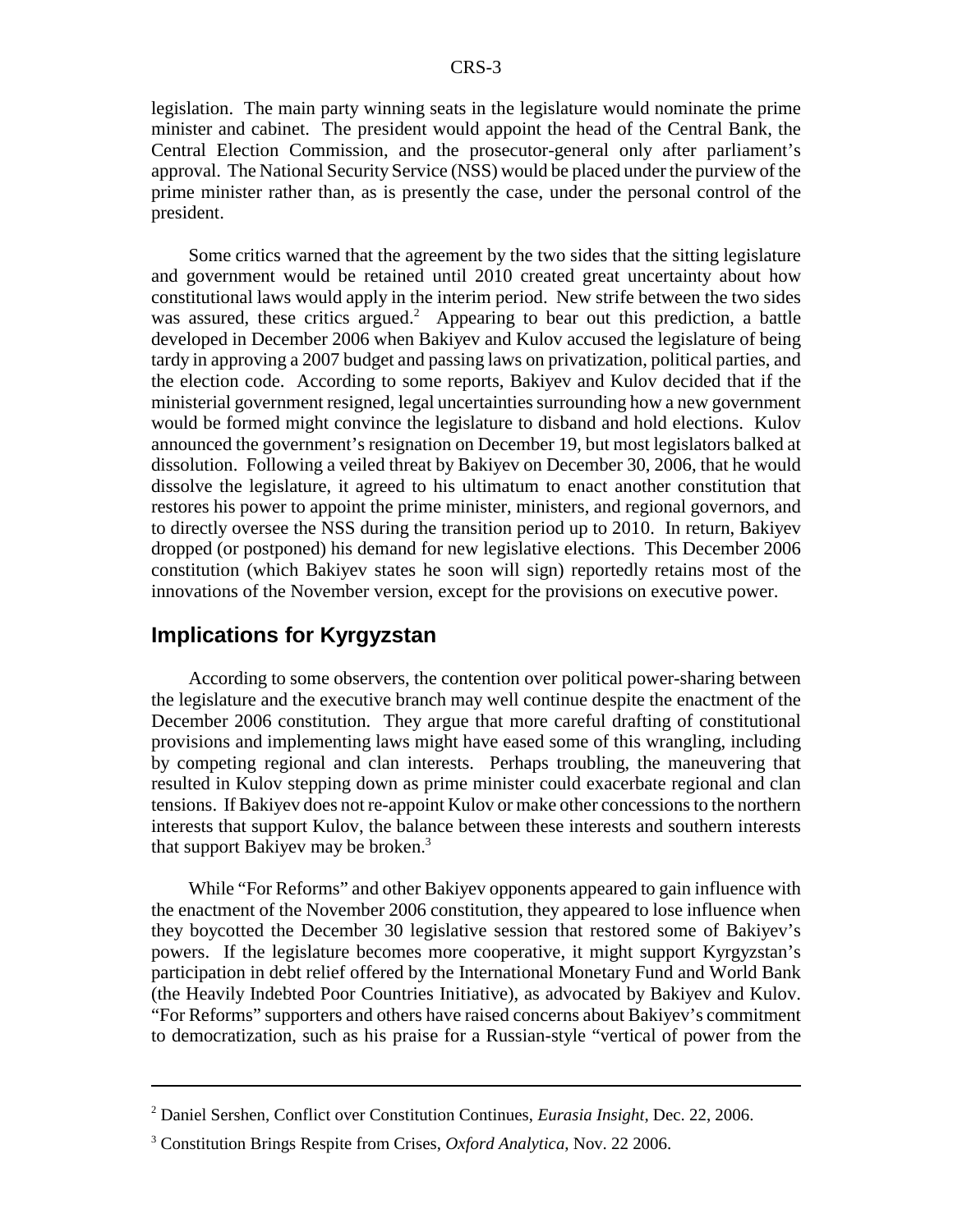president to the heads of rural governments.... There must be an iron order and discipline in the executive branch."<sup>4</sup> Other observers suggest that despite the enactment of the December 2006 constitution that ostensibly restores the "Akayev system" of strong presidential power, Bakiyev will find it difficult to reverse pluralist trends that are defended by civil society. Likewise, the legislature's capitulation on the constitutional change may not avert calls for its dissolution.<sup>5</sup> These calls may well increase, since the popularity gained by the legislature in 2006 while it challenged presidential power seemed reduced in early 2007 by its capitulation to presidential power.

The process by which the new constitutions were enacted also has raised concerns in Kyrgyzstan. Some observers warn that the successful public protests encourage citizens and parties to "take to the streets" as the main form of political advocacy, rather than to work within political institutions. Indicative of possible future instability, "For Reforms" has announced that it will launch new mass protests against the December 2006 constitution in spring 2007. Other Kyrgyz commentators praise the government and opposition leaders for eventually reaching compromises on progressive constitutional provisions. These include that citizens may be detained only after a court warrant, rather than on the order of the prosecutor's office as was previously the case. Another provision for a National Council on Justice to provide non-governmental input into selecting judges and evaluating their conduct may contribute to the independence of the judiciary from political influence, according to these analysts.<sup>6</sup>

The International Crisis Group (ICG) NGO has argued that even if there is progress in Kyrgyzstan in restructuring political institutions, other major problems of north-south regional tensions, corruption, and organized crime must be tackled. Otherwise, ICG warns, Kyrgyzstan could still become a "failed state." A major key to solving these problems could be progress in reforming law enforcement and the judiciary, it suggests, which would improve public confidence in the government. According to analyst Erica Marat, President Bakiyev reputedly associated just after the "tulip revolution" with criminal elements in order to re-establish civil order in some regions of Kyrgyzstan. She asserts, however, that in recent months, the top level of the government has combated organized crime, although corruption remains rampant and many politicians are involved in criminal activities. She argues that these anti-crime efforts are strongly supported by civil society and that the Bakiyev government should encourage and rely on this support.<sup>7</sup>

#### **Implications for U.S. Interests**

The U.S. Administration has appeared to take a cautious view toward recent developments in Kyrgyzstan, balancing its support for constitutional reforms with concern

<sup>4</sup> Open Source Center. *Central Eurasia: Daily Report*, Dec. 24, 2006, Doc. No. CEP-950018.

<sup>5</sup> Erica Marat, *Eurasia Daily Monitor*, Jan. 4, 2007.

<sup>6</sup> Valentin Bogatyrev, *The Constitution Was Signed: Now It's Time to Change It*, Institute for Public Policy, Nov. 14, 2006.

<sup>7</sup> International Crisis Group. *Kyrgyzstan on the Brink*, Nov. 9, 2006; Erica Marat, *The State-Crime Nexus in Central Asia*, Silk Road Paper, Central Asia-Caucasus Institute, Oct. 2006.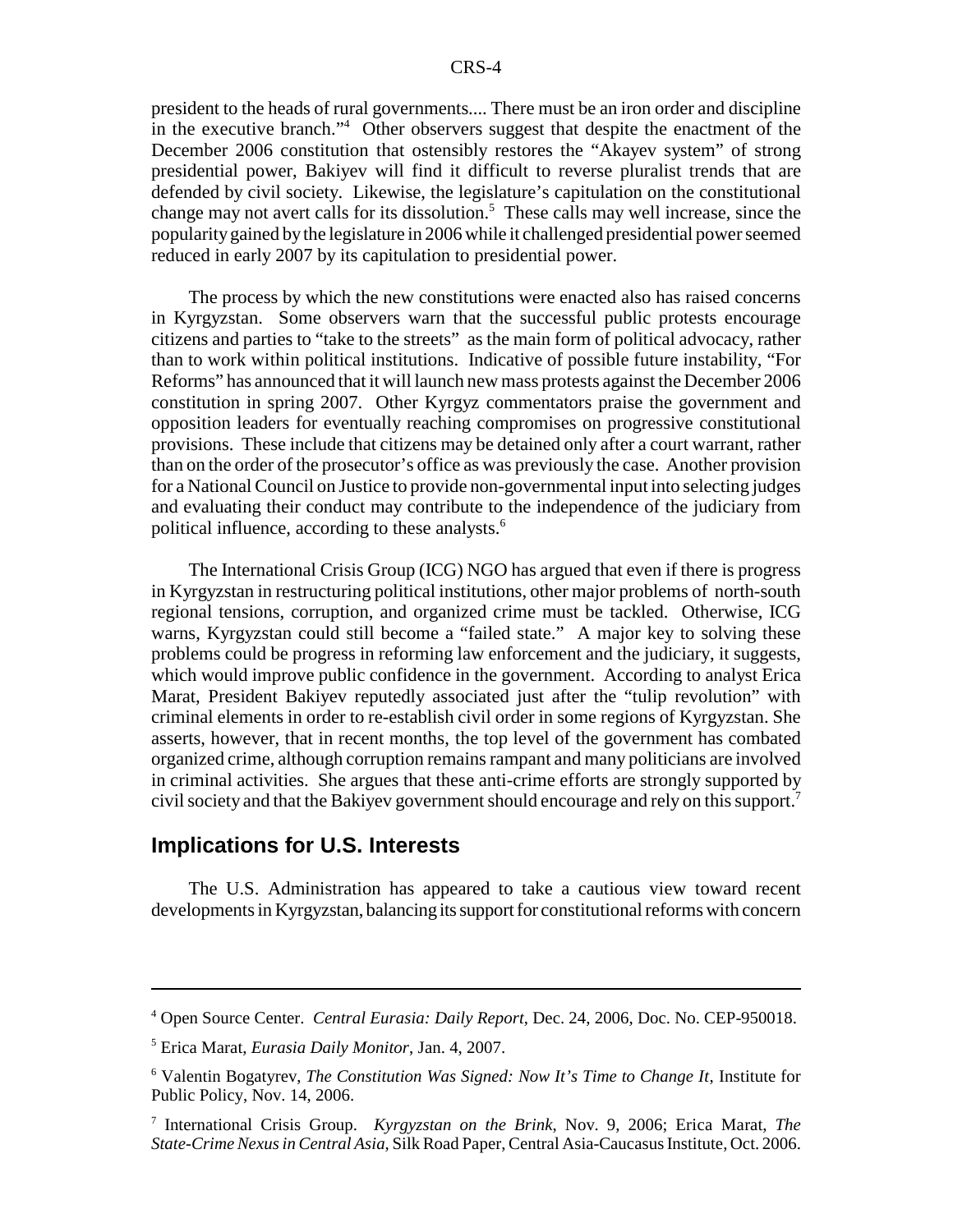about civil unrest, crime, corruption, and lagging foreign investment.<sup>8</sup> The U.S. embassy on November 7, 2006, warned U.S. citizens to avoid the rally areas, particularly since opposing sides reportedly were clashing. It also urged the opposing sides to avoid violence. The embassy issued a statement on November 13, welcoming the peaceful, negotiated resolution of the constitutional dispute, including the "respect shown by Kyrgyz authorities for the rights of peaceful assembly." It stressed that "a balanced system of representation and accountability" is a democratic necessity and urged Kyrgyzstanis to continue peaceful efforts to implement such reforms. Some observers argue that further instability in coming months is not ruled out, including if Bakiyev dissolves the sitting legislature and new elections are held. Eventually, however, the election of a post-Akayev legislature may contribute to greater popular legitimacy of the political system.

The Administration's 2006 *National Security Strategy of the United States* asserted that the "'color revolutions' in Georgia, Ukraine, and Kyrgyzstan have brought new hope for freedom across the Eurasian landmass," and have bolstered U.S. security by "strengthening international stability, reducing regional conflicts, countering terrorism and terror-supporting extremism, and extending peace and prosperity."9 According to Secretary of State Condoleezza Rice, "we are supporting people throughout the globe who desire freedom and democracy. [FY2005] has been marked by truly unprecedented democratic transformations in places like Ukraine, Afghanistan, Iraq, Kyrgyzstan, Lebanon, and the Palestinian territories.... We are mindful that the path to sustainable, institutionalized democracy remains long [and] hard...."<sup>10</sup>

The United States and others in the international community increasingly have raised concerns about crime, corruption, weak government, and pro-Russian moves by the leadership that might jeopardize Kyrgyzstan's independence, integration with the West, and support for the Global War on Terrorism. During his April 2006 visit to Kyrgyzstan, Assistant Secretary Boucher cautioned that the apparent continued presence of convicted criminals within the legislature raised questions about the rule of  $law<sup>11</sup>$  Just after this visit, there was an unsolved assassination attempt against "For Reforms" co-founder Edil Baysalov, who reportedly had warned Boucher that democratization in Kyrgyzstan was faltering. Such events contributed to concerns expressed by the U.S. Ambassador days later that crime and corruption increasingly threatened Kyrgyzstan's stability. The European Union too in May 2006 urged the Kyrgyz government to combat what seemed to be "circles connected with organized crime [that] are attempting to gain influence over political life and state institutions."

<sup>&</sup>lt;sup>8</sup> Assistant Secretary of State Richard Boucher stated during an April 2006 visit that "I think everyone agrees that Kyrgyzstan needs a new constitution," and that the United States "would like to see the constitutional reform process completed [to] rebalance the powers of government," and was "willing to help." *Interview With Azattyk Radio and State TV*, Apr. 11, 2006.

<sup>&</sup>lt;sup>9</sup> Mar. 16, 2006, pp. 2-3.

<sup>10</sup> The State Department. *FY2005 Performance and Accountability Highlights*, November 2005. Secretary Rice also emphasized that "we are supportive of and working hard for a continued democratization in Ukraine, in Kyrgyzstan, in Georgia, in places that have broken free [from the Soviet Union] and are trying to move forward." *Opening Remarks by Secretary of State Condoleezza Rice Before the House International Relations Committee*, Feb. 16, 2006.

<sup>11</sup> *Interview With Azattyk Radio and State TV*, Apr. 11, 2006.